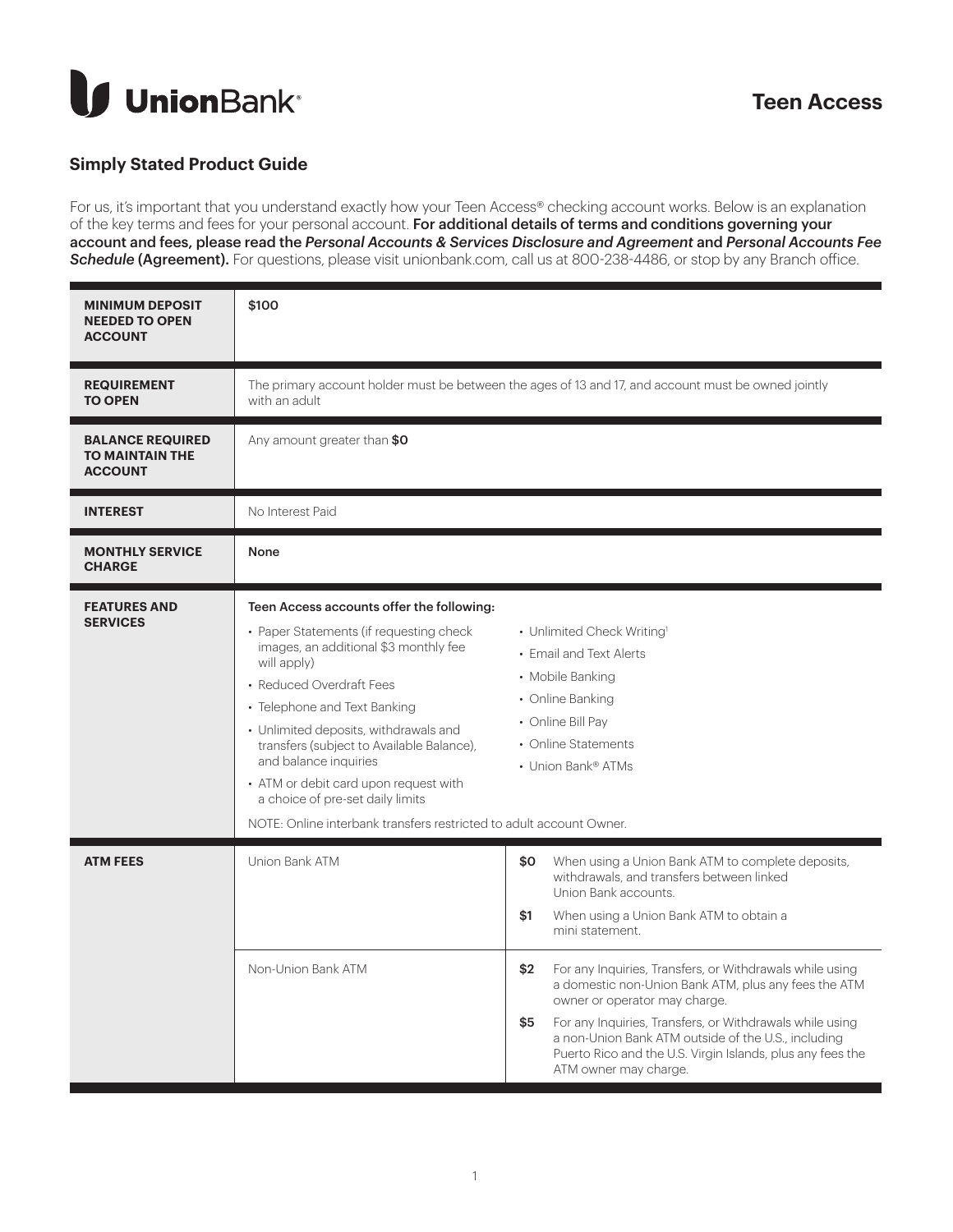

## **Simply Stated Product Guide**

| Fees for using your account when funds are not available                              |                                                                                                                                                                                |                                                                                                                                                                                                                                                                                                                                                                                                                                                                                                                                                                                                                                                                                                                                                                                                              |  |  |
|---------------------------------------------------------------------------------------|--------------------------------------------------------------------------------------------------------------------------------------------------------------------------------|--------------------------------------------------------------------------------------------------------------------------------------------------------------------------------------------------------------------------------------------------------------------------------------------------------------------------------------------------------------------------------------------------------------------------------------------------------------------------------------------------------------------------------------------------------------------------------------------------------------------------------------------------------------------------------------------------------------------------------------------------------------------------------------------------------------|--|--|
| <b>OVERDRAFT FEES</b>                                                                 | \$15 For each day we pay or return Debits when you do not have enough money in your account. We will not<br>charge this fee if your account is overdrawn less than \$5.        |                                                                                                                                                                                                                                                                                                                                                                                                                                                                                                                                                                                                                                                                                                                                                                                                              |  |  |
| <b>OVERDRAFT</b><br><b>PROTECTION</b><br><b>TRANSFER FEE</b><br>(if you are enrolled) | \$10 Each day a transfer of Available Funds is made through Deposit Overdraft Protection.<br>Please see the Personal Accounts & Services Disclosure and Agreement for details. |                                                                                                                                                                                                                                                                                                                                                                                                                                                                                                                                                                                                                                                                                                                                                                                                              |  |  |
| <b>HOW DEPOSITS AND</b><br><b>WITHDRAWALS WORK</b>                                    | The order in which<br>deposits and withdrawals<br>are processed<br>(as applicable)                                                                                             | On each Business Day, we will:<br>1. Add deposits to your account, then<br>2. Subtract Adjustments and fees, followed by ATM and debit card<br>transactions, generally within each transaction type, in ascending order<br>(lowest to highest) by amount, then<br>3. Subtract checks, bill payments, and electronic debits (such as ACH)<br>generally in descending order (highest to lowest) by amount.                                                                                                                                                                                                                                                                                                                                                                                                     |  |  |
|                                                                                       | When your deposits<br>are available<br>(Please refer to the<br>Personal Accounts &<br>Services Disclosure and<br>Agreement - Funds<br><b>Availability Policy)</b>              | • Cash: by the 1st Business Day after deposit<br>• Checks: generally the 1st Business Day after deposit<br>• Electronic direct deposit: same Business Day<br>If you make a deposit before the close of business on a Business Day that we<br>are open, or as posted, we will consider that day to be the day of your deposit.<br>• In most cases, the first \$200 of your deposit will be available by the<br>1st Business Day.<br>• If we are not going to make all deposited funds available by the<br>1st Business Day, we will notify you of the hold reason and when your<br>funds will be available (generally no later than the 7th Business Day after<br>the day of deposit).<br>A "Business Day" is Monday-Friday, excluding federal holidays, even though we<br>may be open on Saturday or Sunday. |  |  |
| <b>SOME OTHER FEES</b>                                                                | Stop Payment Fee<br>Deposited Item<br><b>Returned Fee</b>                                                                                                                      | \$30 Per Item, or range of Items if the stop payment is placed through<br>Telephone Banking Personal Service or at a Banking Office.<br>\$15 Per Item, if the stop payment order is placed through Online Banking<br>or Telephone Banking Direct Service at 800-238-4486.<br>For each Item you deposit or each check cashed that is returned unpaid.<br>\$6<br>Example: You deposit a check from someone who didn't have enough<br>money in their account. The amount of the deposit will be subtracted from<br>your balance and you will be charged the Deposited Item Returned Fee.                                                                                                                                                                                                                        |  |  |